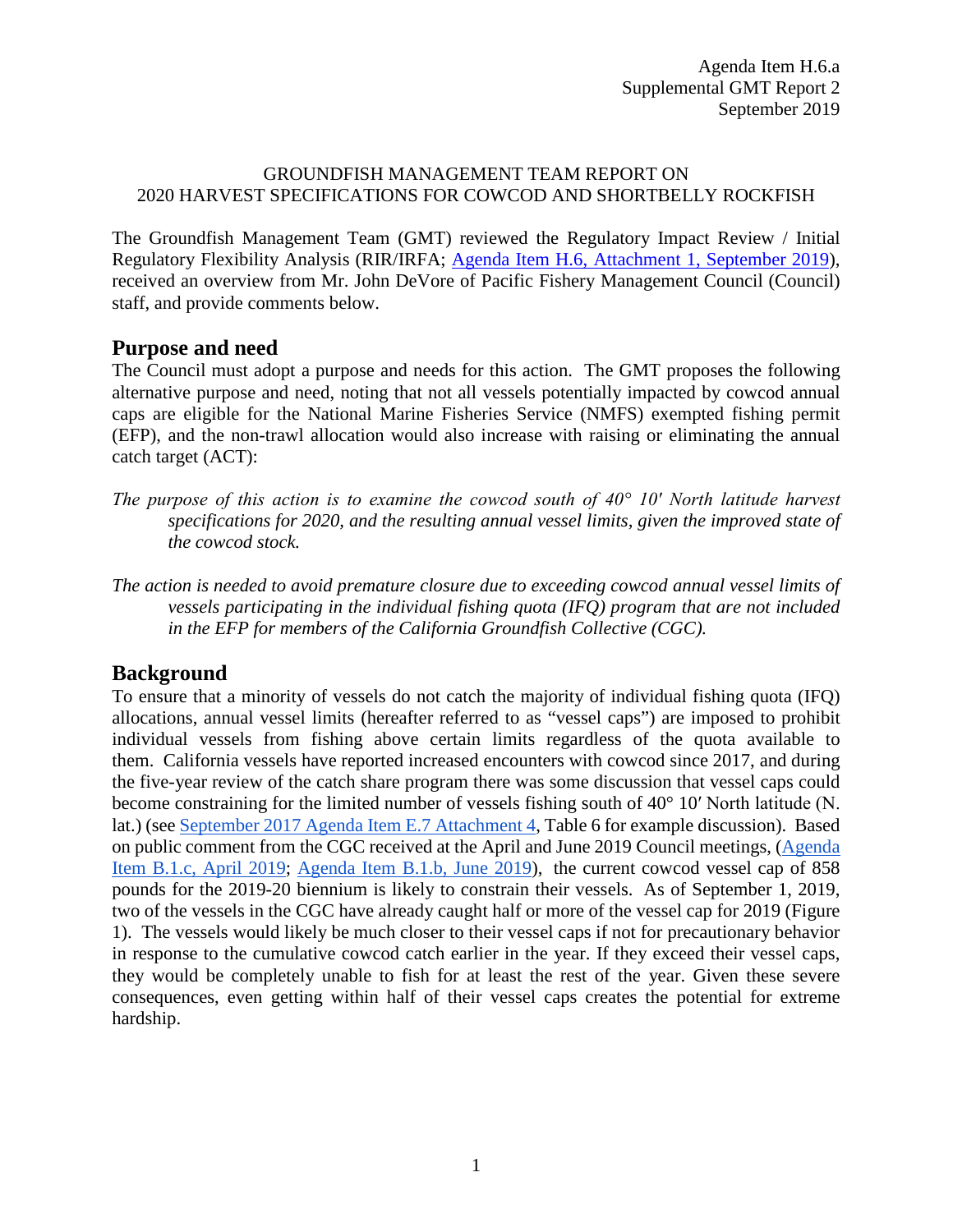

<span id="page-1-0"></span>**Figure 1. Total 2019 catches through the end of June and the end of August for two of the California Groundfish Collective boats with high cowcod catch in relation to annual vessel limit alternatives (horizontal lines).** *The GMT was given permission from the CGC to show the catch of the two boats with highest cowcod catch which are listed as numbers as to not identify the names of the boats.*

Solutions to this problem, including the potential for an exempted fishing permit (EFP), removing the ACT, and/or reviewing set aside amounts, were forwarded by the Council for more analysis to address the constraining vessel caps while remaining below the overall ACL. The GMT understands that the NMFS expects to issue the CGC an EFP for 2019-2020 that would allow their vessels to pool their cowcod vessel caps. This EFP would provide expeditious relief for the CGC vessels only, whereas the action being considered under this agenda item (removing the cowcod ACT and modifying the set-aside amounts) could benefit all IFQ vessels operating south of 40° 10′ N. lat.

## **Annual catch target and set-aside options for 2020**

Under this agenda item, the Council must adopt a range of alternatives (ROA) and a preliminary preferred alternative (PPA) for the 2020 ACT and set-aside amount. The ACL would remain at 10 metric tons for all alternatives. The proposals from the RIR/IRFA are duplicated below i[n Table](#page-2-0)  [1](#page-2-0) and illustrated in [Figure 1](#page-1-0)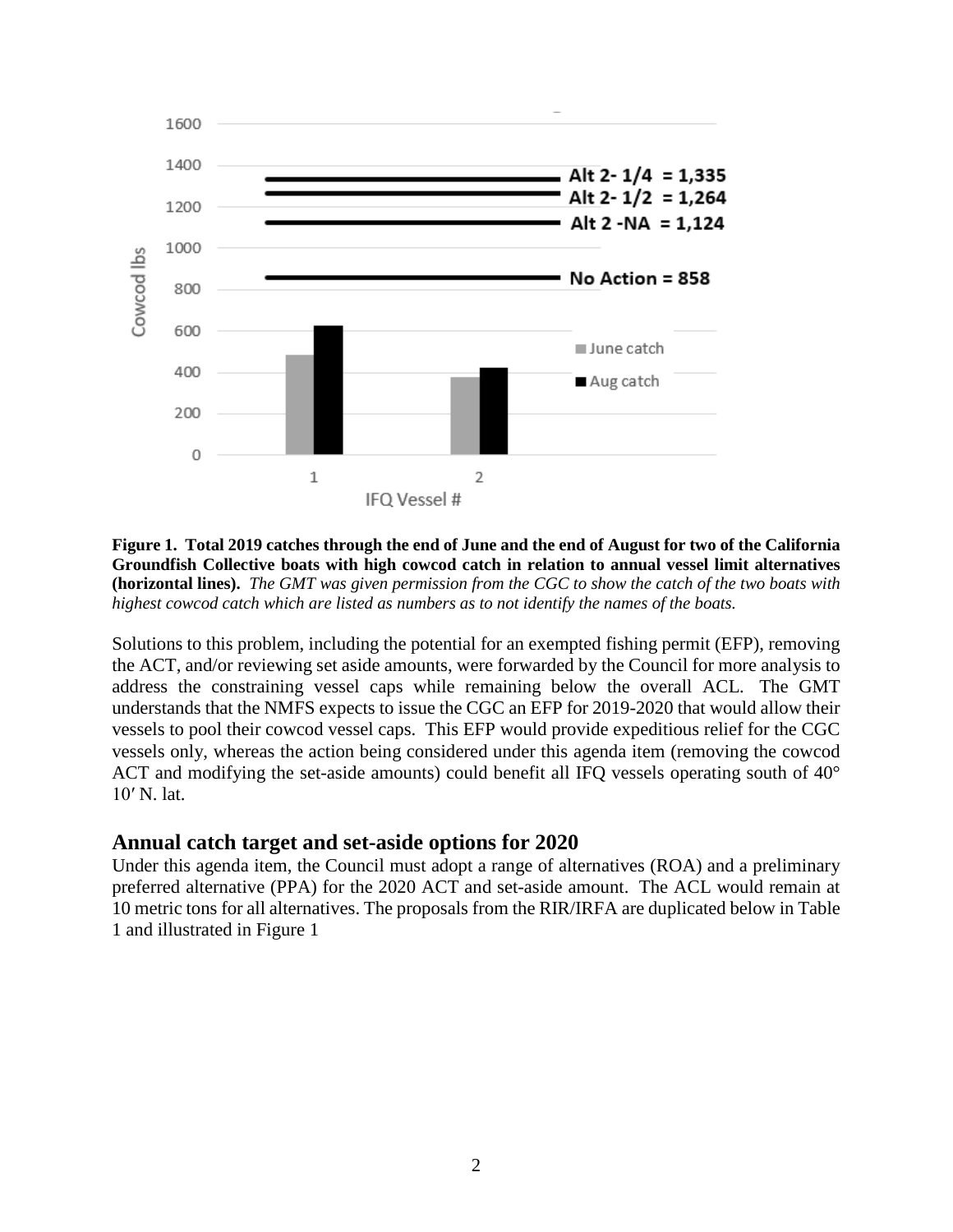**Table 1. Summary of proposed 2020 alternatives for cowcod south of 40°10' N lat., from Table 3 of the RIR/IRFA [\(Agenda Item H.6,](https://www.pcouncil.org/wp-content/uploads/2019/08/H6_Att1_Cowcod-Shortbelly-RIR-IRFA_SEPT2019BB.pdf) [Attachment 1, September 2019\)](https://www.pcouncil.org/wp-content/uploads/2019/08/H6_Att1_Cowcod-Shortbelly-RIR-IRFA_SEPT2019BB.pdf).**

<span id="page-2-0"></span>

| <b>Feature</b>                       | <b>No Action</b> |                | <b>Alt. 1</b><br>(raise ACT) |        | Alt. 2: eliminate ACT and reduce research set-aside |           |               |           |               |           |
|--------------------------------------|------------------|----------------|------------------------------|--------|-----------------------------------------------------|-----------|---------------|-----------|---------------|-----------|
|                                      |                  |                |                              |        | No Adj. to Set-aside                                |           | 1/2 Set-aside |           | 1/4 Set-aside |           |
| metric                               | mt               | lbs.           | mt                           | lbs.   | mt                                                  | lbs.      | mt            | lbs.      | mt            | lbs.      |
| <b>ACL</b>                           | 10               | 22,046         | 10                           | 22,046 | 10                                                  | 22,046    | 10            | 22,046    | 10            | 22,046    |
| Set-aside                            | $\overline{2}$   | 4,409          | $\overline{2}$               | 4,409  | $\overline{2}$                                      | 4,409     | $\mathbf{1}$  | 2,205     | 0.5           | 1,102     |
| <b>Fishery HG</b>                    | 8                | 17,637         | 8                            | 17,637 | 8                                                   | 17,637    | 9             | 19,842    | 9.5           | 20,944    |
| <b>ACT</b>                           | 6                | 13,228         | <b>TBD</b>                   |        | <b>NA</b>                                           | <b>NA</b> | <b>NA</b>     | <b>NA</b> | <b>NA</b>     | <b>NA</b> |
| Non-trawl<br>Allocation (64%)        | 3.8              | 8,466          | 64% of the ACT               |        | 5.1                                                 | 11,288    | 5.8           | 12,699    | 6.1           | 13,404    |
| <b>Trawl Allocation</b><br>(36%)     | 2.2              | 4,762          | 36% of the ACT               |        | 2.9                                                 | 6,349     | 3.2           | 7,143     | 3.4           | 7,540     |
| Annual Vessel limit<br>(17.7%)       | 0.4              | 858            | $17.7\%$ of Twl. Alloc.      |        | 0.5                                                 | 1,124     | 0.6           | 1,264     | 0.6           | 1,335     |
| Increase in vessel<br>$limit$ (lbs.) |                  | $\overline{0}$ |                              |        |                                                     | 281       |               | 421       |               | 492       |
| Increase in vessel<br>limit (%)      |                  | 0%             |                              |        |                                                     | 33%       |               | 50%       |               | 58%       |